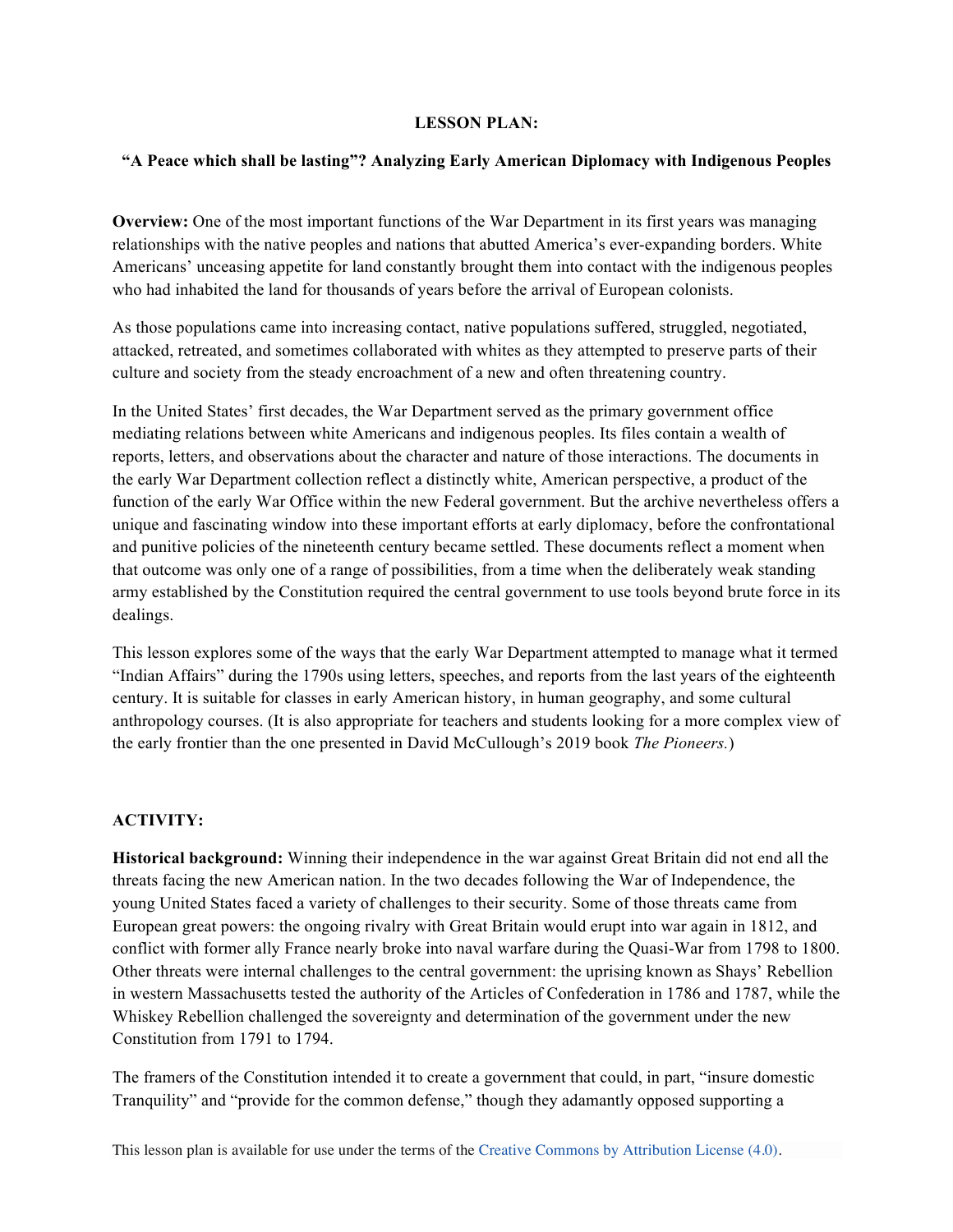standing professional army in peacetime. The military that would help provide for the new nation's security would, by design, be small and relatively weak compared to the grand professional armies of Europe.

In America's first decades, a critical part of providing for the common defense was managing relationships with the indigenous nations near the ever-expanding white settlements. For white Americans, the most persistent and most immediate threat to their security came not from the great European powers across the Atlantic but from the native peoples on the immediate frontier.

For the indigenous peoples of North America, of course, the situation looked vastly different. They faced simultaneous threats from white Americans moving westward and, often, from rival neighboring indigenous populations. For them, the formation of the United States between 1775 and 1789 marked only the newest chapter in a long and fraught history that had begun nearly two hundred years earlier with the arrival of the first European settlers on the Atlantic seaboard.

The U.S. government's history with the indigenous nations of North America is a long and complex one, and the treatment of Native American peoples at the hands of the federal government constitutes a protracted and shameful chapter in American history. That history includes the 1830 Indian Removal Act under Andrew Jackson's administration; the lengthy series of brutal military actions against the Plains Indians spanning decades in the mid- to late-nineteenth century; seizure of tribal lands and the forced relocation to reservations; and the establishment of the Carlisle Indian School in 1879, with its professed aim of stripping indigenous children of their tribal heritage and, in so doing, "Kill the Indian: Save the man."

Conflict between whites and native populations began with the first arrival of Europeans in North America in the seventeenth century, and flowed in often violent cycles for the next two centuries. Indigenous nations were not passive during this process: in an effort to preserve their families, lands, and culture, they would act as vigorous agents in their own right, using diplomacy, force, and negotiation to carve out accommodations alongside the expanding white population. Those interactions entered a new phase following the United States' victory in the War of Independence.

One of the most important tasks assigned to the new War Department was the management of what it termed "Indian Affairs." Using a variety of means, agents of the modest office attempted to shape relations between white Americans and indigenous nations. Given the staggering persecution that characterized white Americans' relations with indigenous nations in the nineteenth century, it is easy to imagine that the power dynamic was always one-sided, exploitive, adversarial, and violent. But while the earliest federal efforts to accommodate the interests of both whites and indigenous people would hardly be characterized as benign, the documentary record suggests that those relationships were complex, multifaceted, and frequently changing.

This lesson explores some of the ways that the early War Department tried to manage those relationships, using documents and reports from the last years of the eighteenth century. Those documents tell a distinctly white, American story (that perspective is, in fact, one of the defining features of the archive), but offers a unique look into the early efforts to accommodate competing interests and cultures on the evolving and often violent frontier.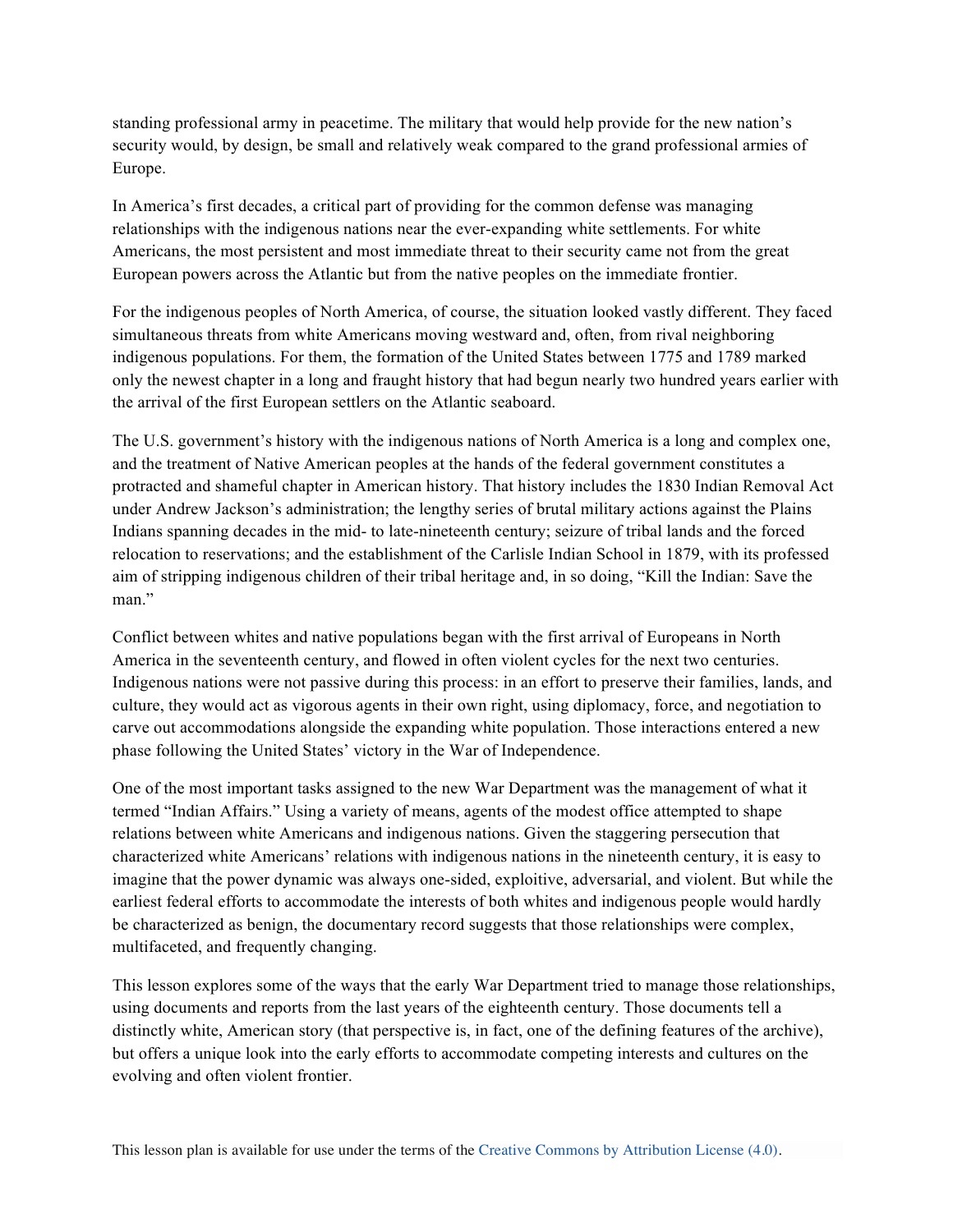**Lesson objective:** To explore the evolving relationships between native peoples and the government of the newly-independent United States in the 1790s by examining correspondence from the files of the early War Department.

# **Lesson materials**

# **Primary source document packet:**

Document A, Richard Butler to Delaware Chiefs, 1787 Document B, Anthony Wayne to Secretary of War Henry Knox, October 1789 Document C, Anthony Wayne to Secretary of War Henry Knox, August 1792 (transcription only) Document D, Timothy Barnard to Henry Gaither, February 1793 Document E, Cussetah Chiefs to Henry Gaither, April 1793 (transcription only) **Historian's worksheet Teacher answer key**

# **Lesson preparation**

Prepare copies of **Documents A, B, C, D**, **and E** and the **Historian's worksheet** for the class.

Depending on students' level of familiarity with early eighteenth-century American history, the lesson can work as either an individual or group activity. Students with a good working knowledge of eighteenth-century primary sources can work the exercise individually. Students who are less experienced can work on the documents in groups. If your students are still becoming comfortable with primary sources (especially older ones, like the ones in this packet), assign one document to each group.

# **Lesson procedure**

**Optional icebreaker introduction:** Each of the primary sources comes with a transcription. The eighteenth-century originals were all handwritten, and digital scans of each original letter accompany the transcribed version in the lesson packet. If your students can read cursive handwriting, you can begin the lesson with a short exercise in which students transcribe a document themselves. **Document D,** Timothy Barnard's letter to Henry Gaither, is an excellent choice for the transcription exercise since the handwriting is very legible. (In fact, this document is actually a copy of the original, made by a clerk in

This lesson plan is available for use under the terms of the Creative Commons by Attribution License (4.0).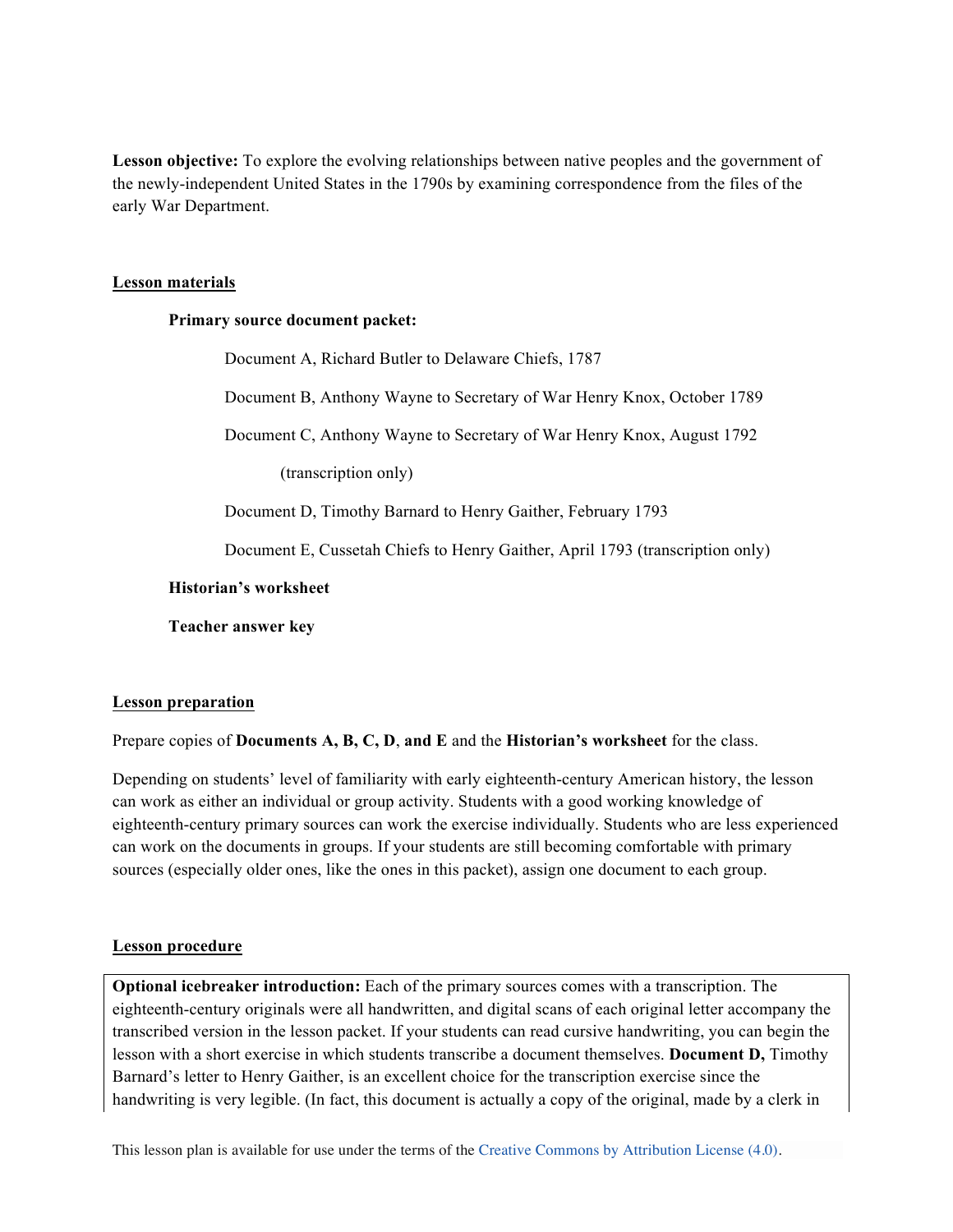the War Department as a record of the correspondence. Such copies were compiled in a large volume called a "letterbook," which served as a kind of eighteenth-century version of the modern e-mail outbox or sent folder.)

The transcription exercise works best in groups of two or three, since good transcribers must often use context clues and inference to figure out words and abbreviations that are unclear.

Students will likely find this process extremely frustrating (professional historians find it frustrating, too!), but a five-minute attempt to transcribe the documents can help them appreciate the challenges that teachers and textbook authors face in making sense of original letters from this period, even if the student attempts are unsuccessful. Distribute the document transcriptions once you are ready to begin the exercise and encourage students to check their attempts.

Before looking at the documents themselves, begin the session with some brainstorming: What do the students know about the relationships between indigenous peoples and the U.S. government in the 1800s? Students may list the Trail of Tears, the reservation system, and the wars against the Plains Indians (Custer's defeat at Little Bighorn in 1876 often stands out in memory as a rare and thorough victory by native peoples over the whites.)

Next, engage the students in some follow-on inference: Based on what they know about relationships between whites and indigenous people in the nineteenth century, what do they imagine those relations to be like in the late 1700s? A reasonable assumption, given the brutality that characterized many of the interactions in the 1800s, might be that the relationship was violent and one-sided, with white Americans using military threats and military force to impose their will on native populations.

Once you have cataloged students' hypotheses, introduce the collection of documents as a way to test their guesses. The War Department was the main office that managed what they termed "Indian affairs" during this period, and the correspondence coming and going from that office gives a unique window into the relationships between white Americans and indigenous nations in the years immediately following the American War of Independence.

Provide copies of **Documents A-E** and the **Historian's worksheet.** The worksheet serves as a guide to help the students summarize, analyze, and interpret each document. The **Teacher answer key** contains information and insights into each of the documents.

Once the students have completed the summary and interpretation, reconvene the class to fit these samples into a broader pattern. What do they notice about late-eighteenth-century relations between white Americans and indigenous peoples? How were their hypotheses confirmed by the primary sources? How were their hypotheses complicated?

In that guided discussion, students may arrive at several somewhat surprising conclusions about the interactions between whites and native peoples under the new Federal government: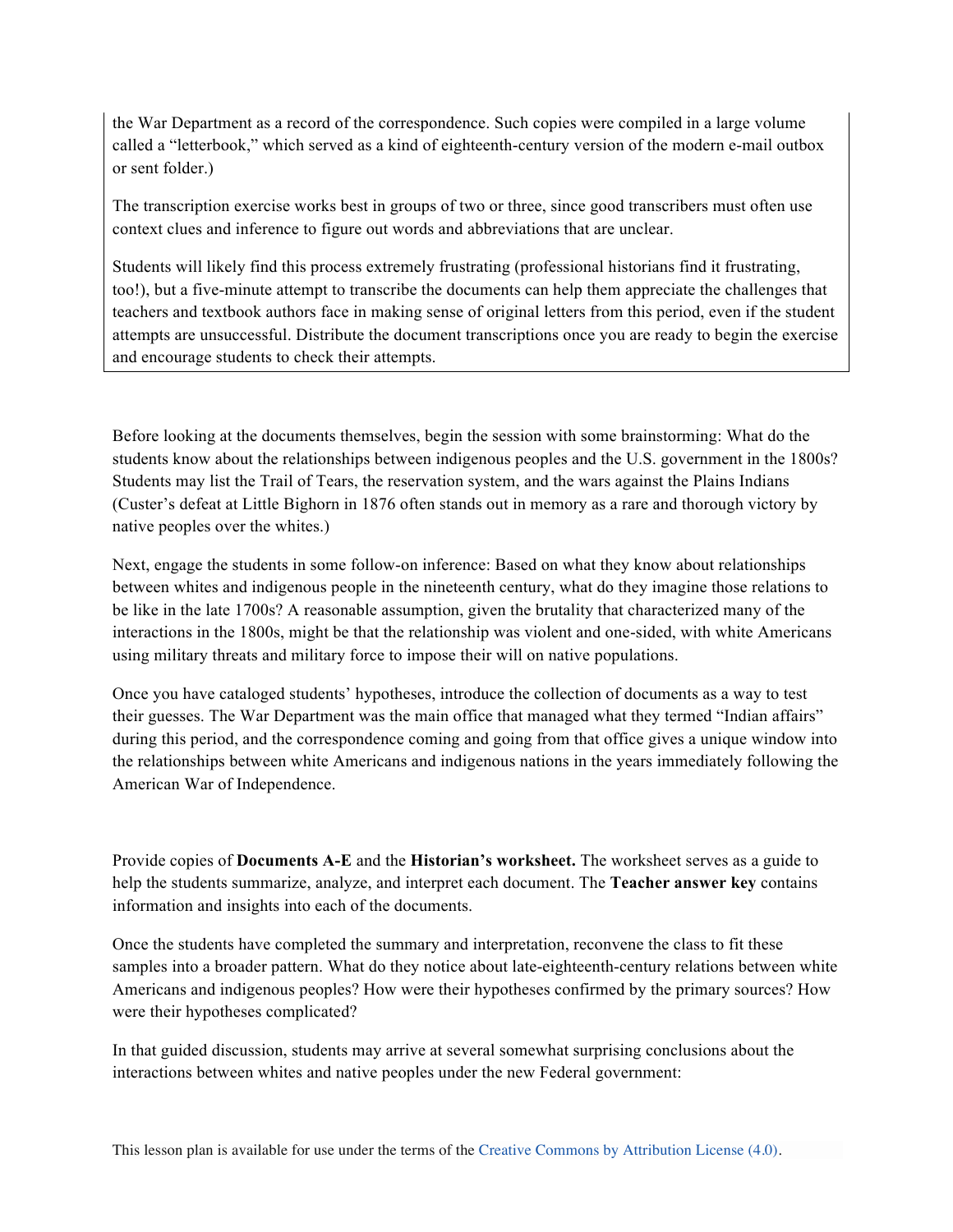**1. There are many different groups of native peoples (and different groups of whites) with different goals**. The two groups are not monolithic. White settlers in different parts of the sprawling but thinly populated new country have different relationships with the neighboring Indian nations. And different indigenous nations have markedly different cultures and relationships, with each other and with the growing new country to the east. **Document E** in particular shows one group of native leaders urgently explaining that a recent rash of violence against whites was not undertaken by their own people but by a rogue chieftain whom they cannot control.

**2. White attitudes toward native populations are not monolithic, and native attitudes toward white Americans are not monolithic, either.** The tone of the correspondence varies widely. Some of the letters are accommodating if not conciliatory; agent Timothy Barnard's letter, **Document D**, is nearly sympathetic to the grievances of the native peoples, and he warns outright that unless someone prevails upon the whites to exercise some restraint in their grazing patterns, the settlers will deserve the rough treatment they are likely to get.

At the other end of the spectrum, Anthony Wayne's two letters are especially bellicose and openly hostile—Wayne (whose reputation as a fierce fighter had earned him the nickname "Mad Anthony" at the 1779 Battle of Stony Point during the War of Independence) seems to have already decided that there can be no negotiation with any of the native nations in the Northwest until they are subdued militarily, and urges Secretary of War Henry Knox to use military intimidation with a large armed force in order to secure American goals there.

**3. Violence is not necessarily the government's first resort for managing relations between whites and native nations.** The agents representing the new government of the United States demonstrate a strong preference for negotiation in their relationships. That preference appears in several of the documents: for example, in **Document A,** Richard Butler offers invitations to negotiate with various tribal chiefs and closes his address with the earnest hopes that those invitations "will induce you all to come with hearts disposed to perpetual Peace & Friendships with the United States."

Students might wonder: Why would the Federal government appear to prefer negotiation and accommodation in favor of brute force? Some guided reflection can help reveal some important broader themes about the nature of the early Federal government and its War Department that are helpful in making sense of late eighteenth century U.S. history generally.

The U.S. showed restraint not purely out of magnanimity or benevolence but in some important ways out of practical reality. The Constitution, by design, kept the peacetime standing army very small. The Federal government could not afford to keep troops stationed on the long frontier border indefinitely. And in military conflict native peoples enjoyed many advantages, especially their knowledge of the terrain and ability to support themselves off the land. Early American military expeditions against indigenous nations often proved disastrous for whites. (Wayne's 1794 campaign in the upper Midwest was a devastatingly effective exception.)

Given its limitations in resources and troops, the United States government in the late 1700s could ill afford to threaten war against every indigenous group that responded to white encroachment on the frontier. Adopting a more circumspect approach to its frontier diplomacy was a strategic choice made as much out of necessity as benevolence.